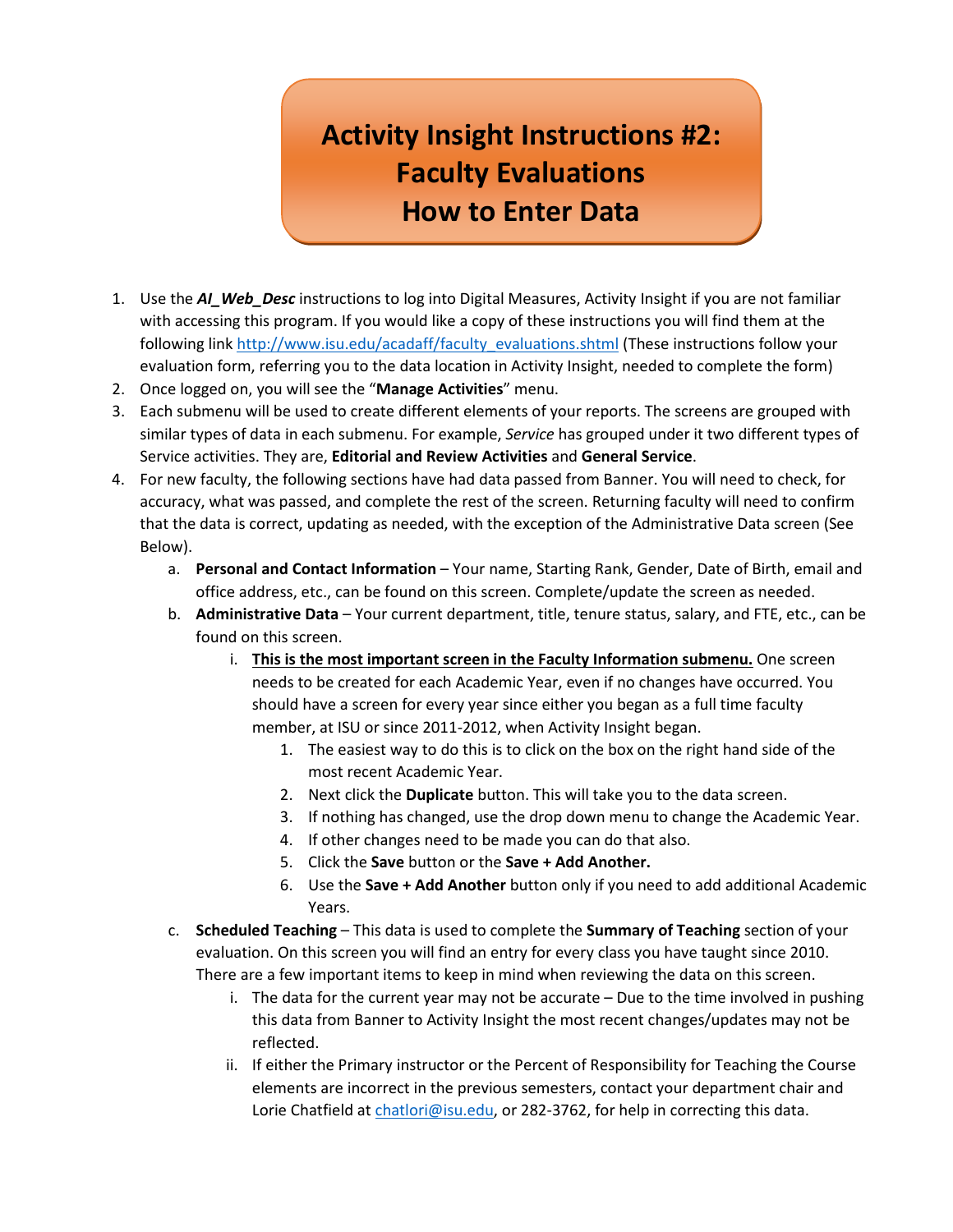- iii. Incorrect data for the current, or future semesters, needs to be corrected by the Registrar's office. Contact your Department Chair and the person who schedules your courses for your department.
- iv. Once the completed report has been downloaded to Word you can make the necessary changes to this or any other section to reflect the most current data.
- 5. The rest of the Evaluation form is built off of information that you provide either in part, by adding additional information to a current entry, or one you will enter on your own from start to finish.
- 6. **Section I: Teaching** The Teaching section of your evaluation, is built using the screens under **Teaching** in Activity Insight.
	- a. **Pedagogical Innovations** –This section comes from the **Scheduled Teaching** screen, in the Teaching Submenu. There are 5 questions at the bottom of the screen, for each course listed, that ask if this course is one you have either created, or is an old course that has been updated? If you have done either of those things, you are given three different description boxes to aid you in detailing the different types of things you did/or are doing, as they apply to this course. This Evaluation section allows you to report courses that you are in the process of developing. In order to get those courses listed, on your evaluation, you will need to hand enter them onto the **Directed Student Learning/Course Development** screen. Under **Involvement Type** select either, "Undergraduate Course Development" or "Graduate Course Development" then complete the rest of the screen. This screen allows for you to provide the name and project of a student or students, but for course development those two fields are not needed, nor will they be included on your completed evaluation.
	- b. **Instructional Activity –** This Evaluation section is broken down into 3 sections.
		- i. **Academic Advising** This Evaluation section comes from the **Academic Advising** screen, under the Teaching submenu. The data required from this screen is the Number of Students, and Student Level. In order to be included on the Evaluation the academic year, of the advising must be reported in the Academic Year field of this screen.
		- ii. **Directed Student Learning** This Evaluation section comes from the **Directed Student Learning** screen, under the Teaching submenu. This is data you must provide. Only items whose dates fall within the dates of the evaluation will be included. As a result, it is best to start with the most recent first and work backward. All entries not reported on the evaluation above will be reported here.
		- iii. **Other** This Evaluation section also comes from the **Scheduled Teaching** screen. There are 5 questions at the bottom of the **Scheduled Teaching** screen, for each course listed. They ask if this course is one you have either created, or is it an old course that has been updated? If you haven't done either of those things, you are given three different description boxes to aid you in detailing the different types of things you did/or are doing, as they apply to the course. In order to be included in this Evaluation section, the course must have a description in the last description box, the one that asks for activities within the course that enhanced student learning or student contact with the community.
- 7. **Section II: Research/Scholarship/Creative Activity** See below for the details required for each question under this section of your Evaluation. This section deals with your Publications and can be quite involved, and time consuming to hand enter each book, journal article, or discussion that you have published. Digital Measures has added a feature to Activity Insight called **Bib-text** to help you do this**.** Below you will find a link to the instructions to help you create a **Bib-Text** file and upload your file into Digital Measures. Once you have uploaded your publications it is critical that you review each entry and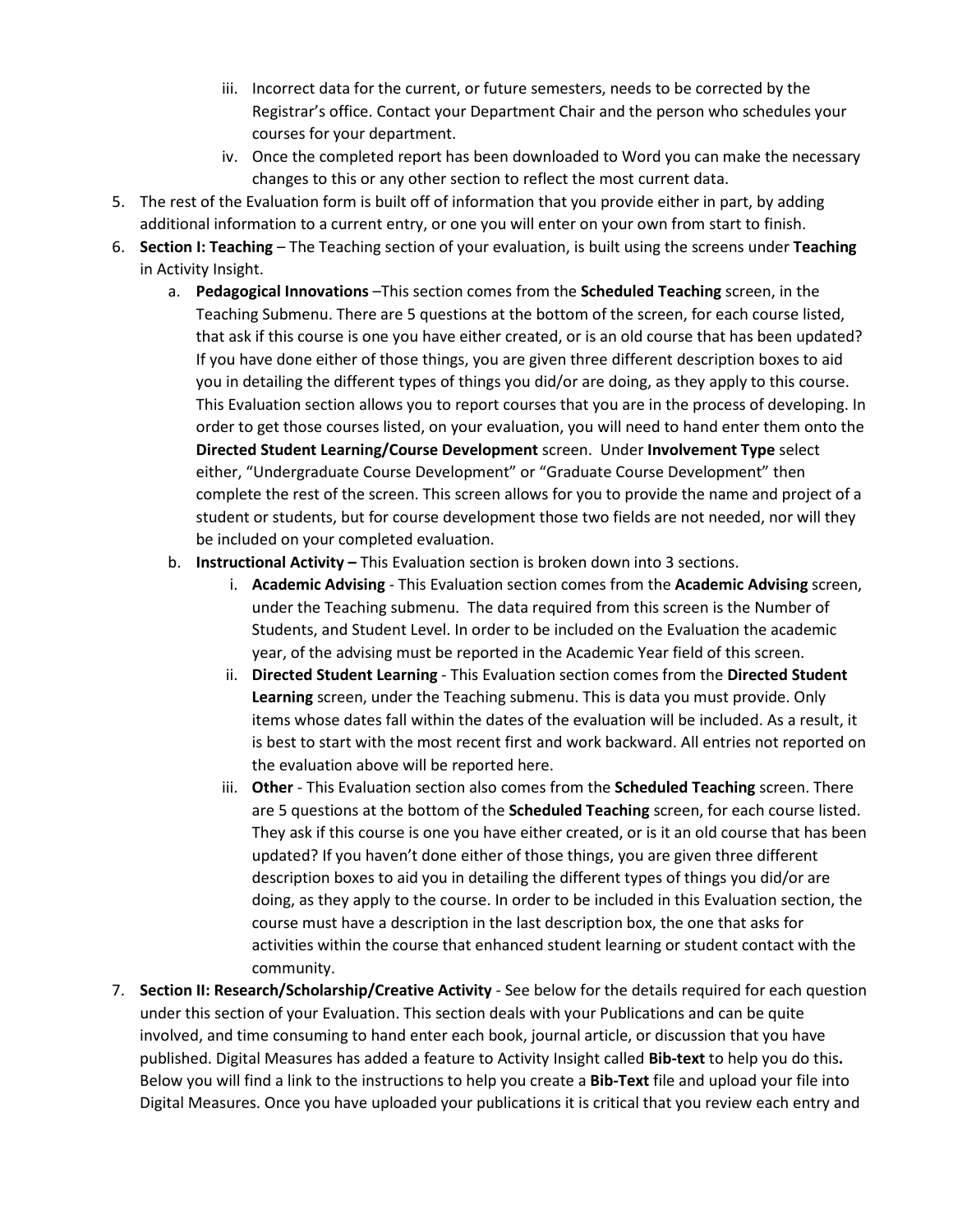complete any missing data that applies to each publication, including at least one date, and whether or not this publication was peer-reviewed or not.

- i. <http://info.digitalmeasures.com/bibtex.html>
- ii. <http://info.digitalmeasures.com/bibtexfiles.html>
- a. **Publications** This question is completed using the **Publications** screen, under the **Scholarship/Research** submenu. Not all publications will be included here. Only those whose status is published and whose year published is equal to the report end year. If those two criteria are met then the publications will be divided into **Peer Reviewed** and **Non-Peer Reviewed**.
- b. **Research/Scholarship** This question is completed using the **Publications** screen, also. Not all publications will be included here. Only those whose status is accepted and whose year published is equal to the report end year. If those two criteria are met then the publications will be divided into **Peer Reviewed** and **Non-Peer Reviewed**.
- c. **Creative Activities**  This question is completed using the **Artistic and Professional Performances and Exhibits** screen. All Creative Activity entries will be listed under this question as long as the end date is equal to the report end year.
- d. **Work in Progress**  This question is completed using the **Research Currently in Progress** screen. All entries made on this screen will be listed here. Under the description field you will need to indicate when the work will be completed and where it will be submitted for review and/or adiudication.
- e. **Presentations -** This question is completed using the **Presentations Given** screen. All presentations that have a Date within the range you specify when creating the report will be included in this section. They will be divided by **Peer-Reviewed** and **Non-Peer Reviewed**.
- f. **Grant Applications** This question is completed using the **Contracts, Grants and Sponsored Research** screen. All Grant Applications that have a Date within the range you specify when creating the report will be included in this section.
	- *i. Important Date Information: All Activity Insight screens requiring date entries, for example: The Publications screen, located under the "Scholarship/Research" submenu, has 5 date fields, the Expected Date of Submission, Date Submitted, Date Accepted, Date Published and the Issue Date (must enter a Date Published if entering an Issue Date). Once you have entered information about a publication you will be unable to leave that screen until at least one of those dates has been entered. This applies to all screens with a date field. Since Activity Insight is a date driven database, missing dates can lead to missing entries on reports or incorrect counts on other reports.*
- 8. **Section III: Professional Service** The data for most of these sections comes from the **Service** section in Activity Insight.
	- **a. Graduate Faculty Representative -** The data for this question is not gathered in Activity Insight so it is one you will need to edit in Word once you have created the final report.
	- **b. General Service**  This question is completed using the **General Service** screen. All General Service entries that have a Date within the range you specify when creating the report will be included in this section.
	- **c. Editorial and Review Activities** This question is completed using the **Editorial and Review Activities** screen. All Editorial and Review Activities entries that have a Date within the range you specify when creating the report will be included in this section.
- **9. Section IV**: **Significant Professional Development Activity** This question is completed using the **Faculty Development Activities** screen, under the Faculty Information submenu. All Faculty Development